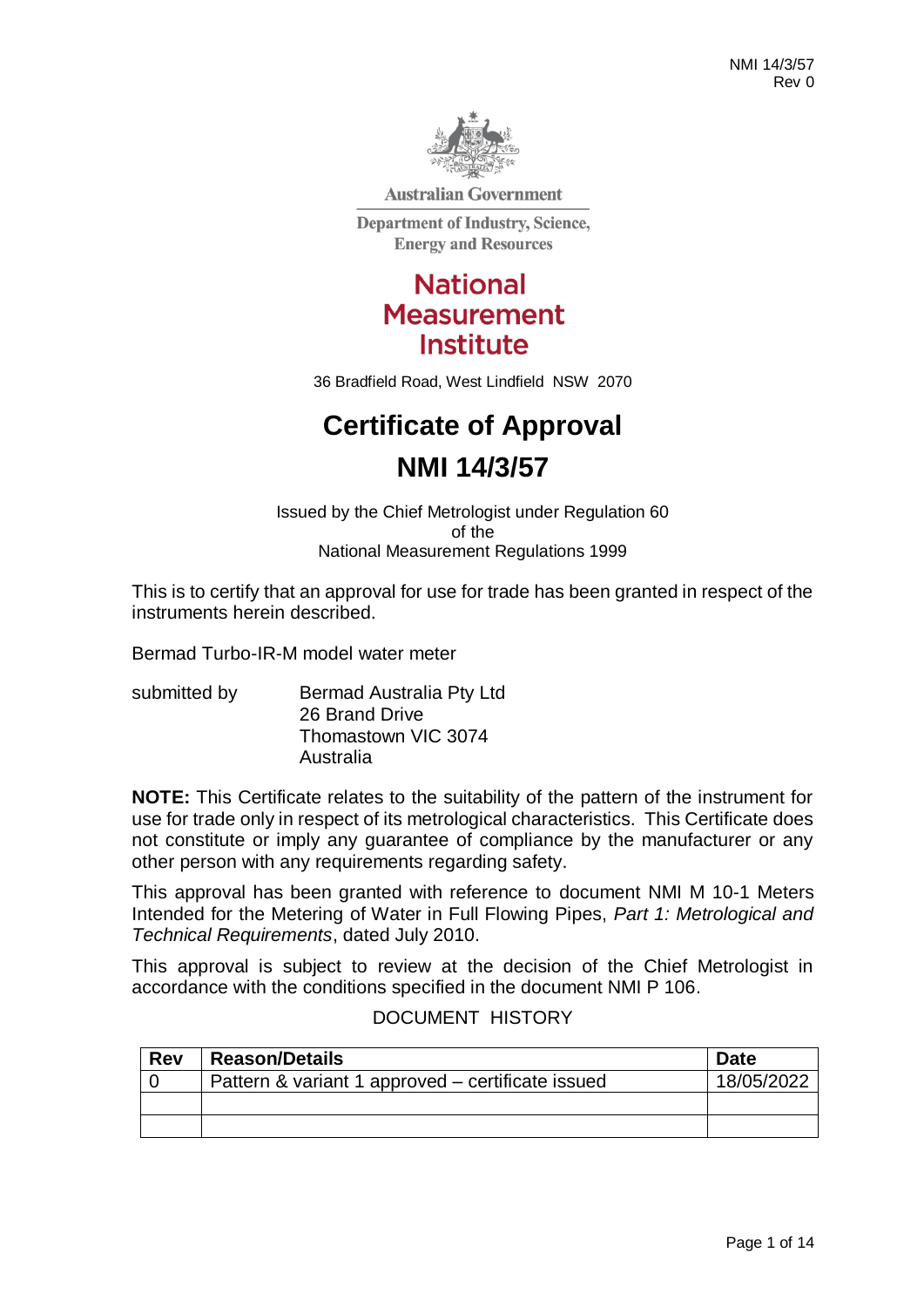#### CONDITIONS OF APPROVAL

#### **General**

Instruments purporting to comply with this approval shall be marked with pattern approval number 'NMI 14/3/57' and only by persons authorised by the submittor.

It is the submittor's responsibility to ensure that all instruments marked with this approval number are constructed as described in the documentation lodged with the National Measurement Institute (NMI) and with the relevant Certificate of Approval and Technical Schedule. Failure to comply with this Condition may attract penalties under Section 19B of the National Measurement Act and may result in cancellation or withdrawal of the approval, in accordance with document NMI P 106.

Signed by a person authorised by the Chief Metrologist to exercise their powers under Regulation 60 of the *National Measurement Regulations 1999*.

**Darryl Hines Manager** Policy and Regulatory Services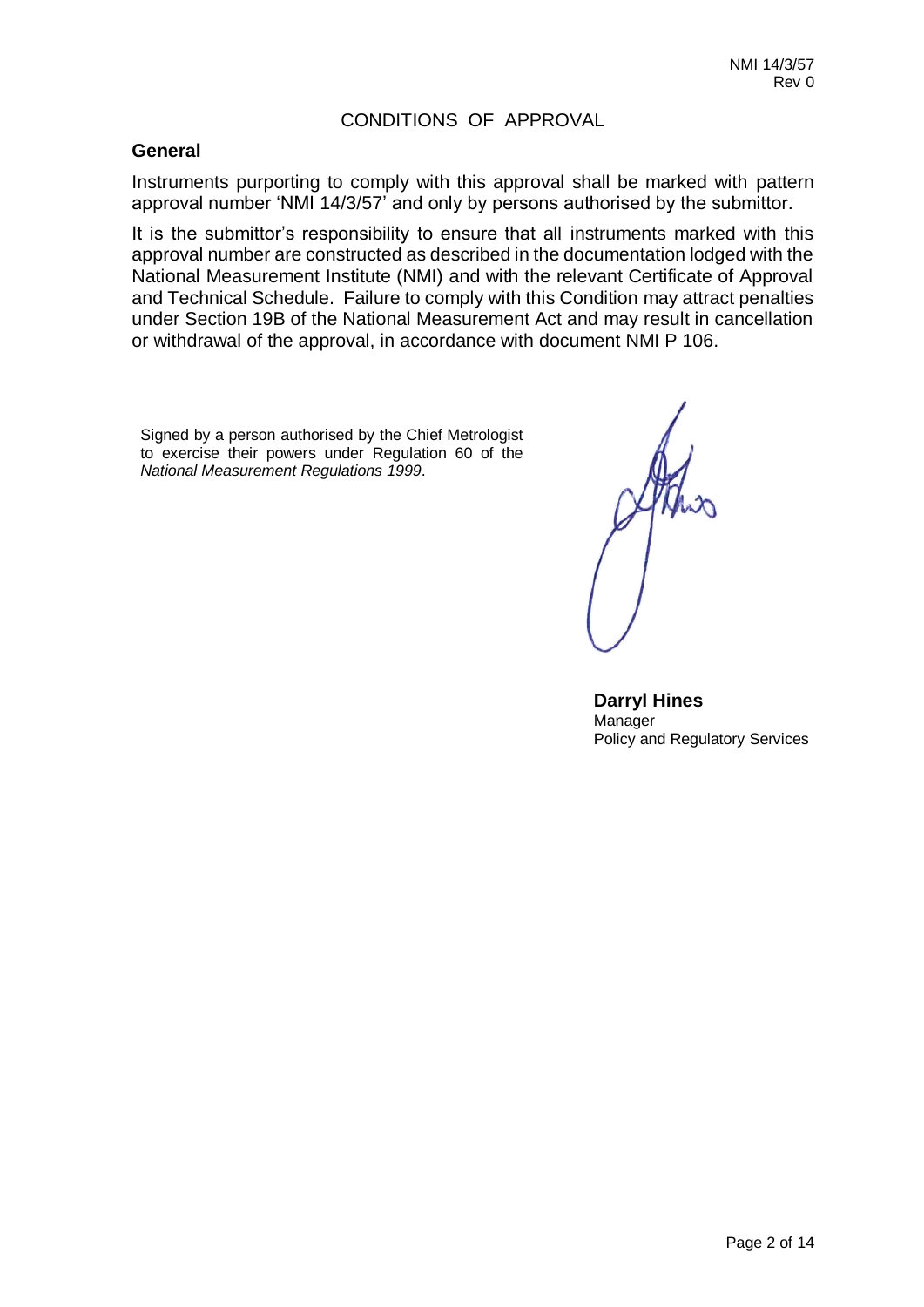#### TECHNICAL SCHEDULE No 14/3/57

# **1. Description of Pattern approved on 18/05/2022**

A DN50 sized Bermad TURBO-IR-M model water meter used to measure water supplies for trade.

#### **1.1 Field of Operation**

The field of operation of the measuring system using the DN50 sized Bermad TURBO-IR-M model water meter is determined by the following characteristics:

| Minimum flow rate, $Q_1$ :            | 5.56 $m^3/h$         |  |
|---------------------------------------|----------------------|--|
| Maximum continuous flow rate, $Q_3$ : | 35.00 $m^3/h$        |  |
| Overload flow rate, Q <sub>4</sub> :  | 43.75 $m^3/h$        |  |
| Flow rate ratio, $Q_3/Q_1$ :          | 6.3                  |  |
| Maximum admissible temperature:       | 30 °C                |  |
| Maximum admissible pressure:          | 1600 kPa             |  |
| Pressure loss:                        | 35 kPa               |  |
| Accuracy class:                       | 2.5                  |  |
| Installation conditions:              | See clause 1.3 below |  |
| Electromagnetic class:                | Not applicable       |  |
| Environmental class:                  | Not applicable       |  |
| Orientation:                          | Horizontal only      |  |
| <b>Flow Direction:</b>                | Forward only         |  |
| Power supply:                         | Not applicable       |  |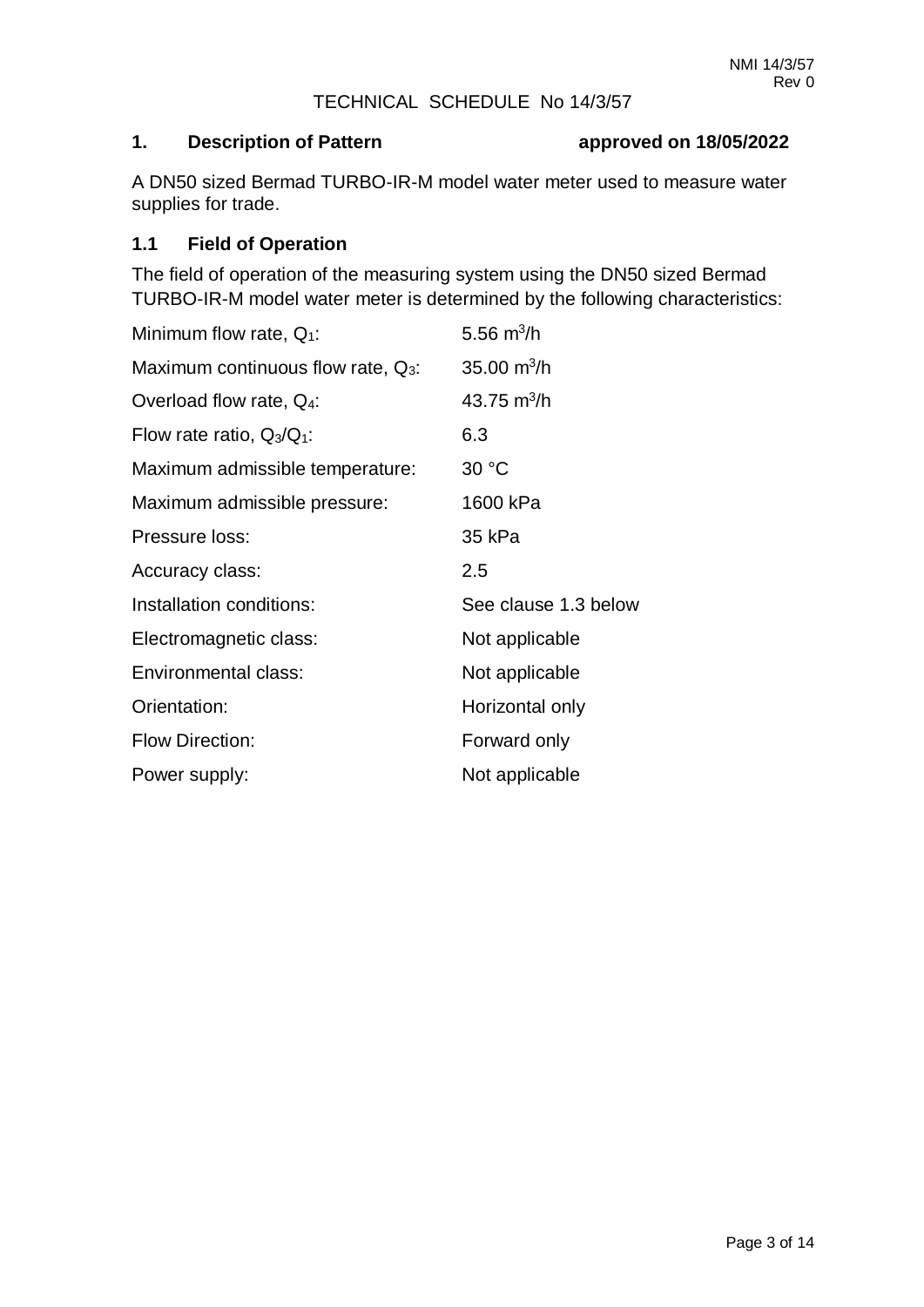# **1.2 Features/Functions**

The pattern (Figure 1) consists of mechanical paddle wheel flow sensor and an indicating flow converter (calculator/indicator) (Figure 2) and has features/functions as listed below:

| Connection type: | Flanged                                                                                                  |
|------------------|----------------------------------------------------------------------------------------------------------|
| Display:         | A mechanical display allowing for a maximum indication range<br>of 999,999 $m3$ in 0.01 $m3$ increments. |
| Communications:  | Reed switch                                                                                              |
| Materials:       | Meter body: Cast iron                                                                                    |
|                  | Flow sensor: Polymer material                                                                            |
|                  | Flow converter: Polymer material                                                                         |
| Meter length:    | 200 mm                                                                                                   |

# **1.3 Conditions**

# **1.3.1 Installation conditions**

No flow straightener or flow conditioner is required.

The meter is approved for use in either:

- a) The Specified Installation described in **Figure 3**;
- b) The Specified Installation described in **Figure 4**; or
- c) The installation conditions specified in **Table 1**.

The meter shall be completely full of water when in operation.

#### **1.3.2 Specified Installations and Open Channel Emplacements**

The meter (pattern and variants in all sizes) is approved for use in the specified installation arrangements in Figure 3 and Figure 4.





# Specified Installation 1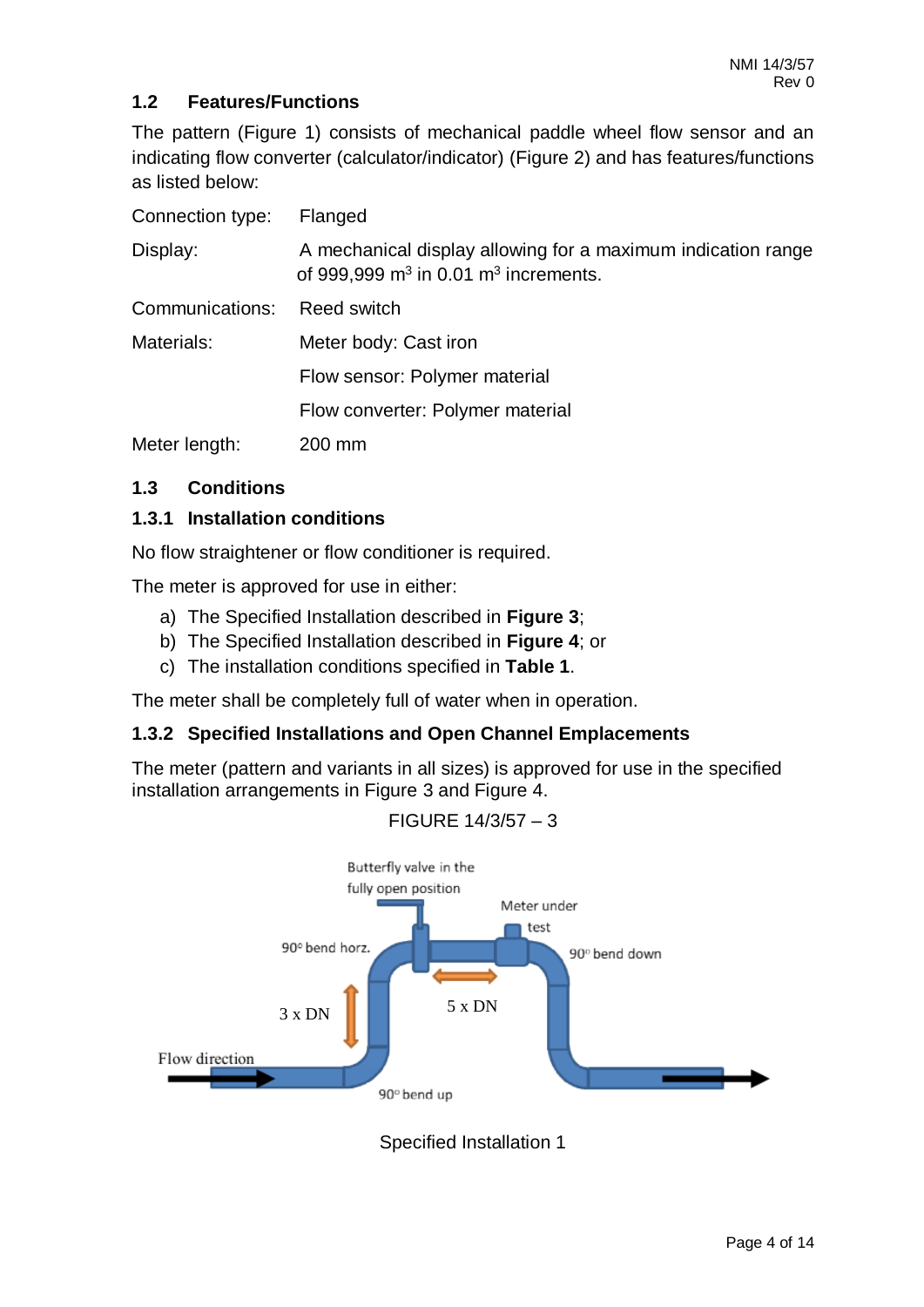

Specified Installation 2

The meter (pattern and variants) has not been tested or evaluated for performance in open channel emplacements as part of this approval.

More information regarding specified installation and open channel emplacement testing may be found in NMI M 10-1 and NMI M 10-2.

#### **1.3.3 Minimum upstream and downstream pipe lengths**

**Table 1 minimum pipe lengths required by flow disturbance type**

| <b>Disturbance</b><br>Type $(1)$ | Minimum upstream pipe<br>length (mm) | Minimum downstream pipe<br>length (mm) |
|----------------------------------|--------------------------------------|----------------------------------------|
|                                  | $150 \times DN^{(2)}$                | $5 \times DN$                          |
|                                  | 150 x DN                             | $5 \times DN$                          |
|                                  | 150 x DN                             | $5 \times DN$                          |

- $(1)$  For information on the different types of flow disturbances which are examined as part of pattern approval, refer to NMI M 10-2.
- $(2)$  DN (Nominal Diameter) is the alphanumeric designation of size for components of the meter. It comprises the letters DN followed by a dimensionless whole number that corresponds to the internal diameter, in millimetres, of the bore of the meter.

#### **1.3.4 Water quality**

The meter is approved for use in the metering of non-potable water supplies of an unspecified quality.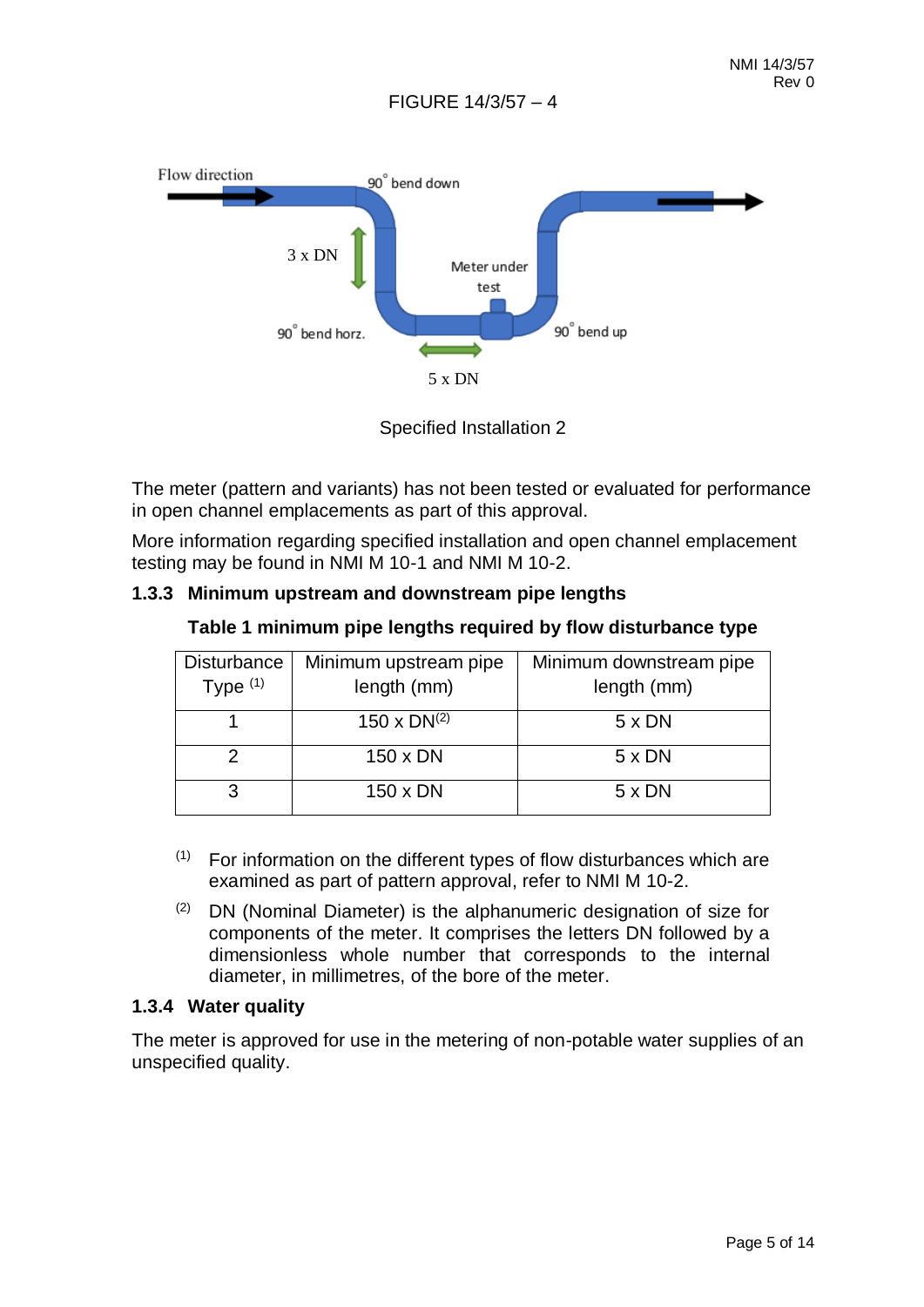# **1.4 Software Version**

Not applicable.

#### **1.5 Verification Provision**

Provision is made for the application of a verification mark.

### **1.6 Sealing Provision**

The meter is mechanically sealed (Figure 5) via the use of tamper-evident wire seals that connect the meter body and the indicating device housing, such that attempts to mechanically access the meter will result in evidence of tampering.

# **1.7 Descriptive Markings and Notices**

Instruments are marked with the following data, either grouped or distributed on the casing, the indicating device dial or an identification plate (Figure 6):

| Manufacturer's name or mark                            |                             |  |  |
|--------------------------------------------------------|-----------------------------|--|--|
| Serial number                                          |                             |  |  |
| Pattern approval number                                | NMI 14/3/57                 |  |  |
| Numerical value of maximum continuous flow rate, $Q_3$ |                             |  |  |
| Flow rate ratio, $Q_{\rm q}/Q_{\rm q}$                 |                             |  |  |
| Unit of measurement                                    | m <sup>3</sup>              |  |  |
| Maximum admissible pressure                            | 1600 kPa                    |  |  |
| Maximum pressure loss                                  | 35 kPa or $\Delta p35$      |  |  |
| Orientation                                            | Н                           |  |  |
| Direction of flow                                      | or similar<br>$\rightarrow$ |  |  |
| Accuracy class                                         | 2.5                         |  |  |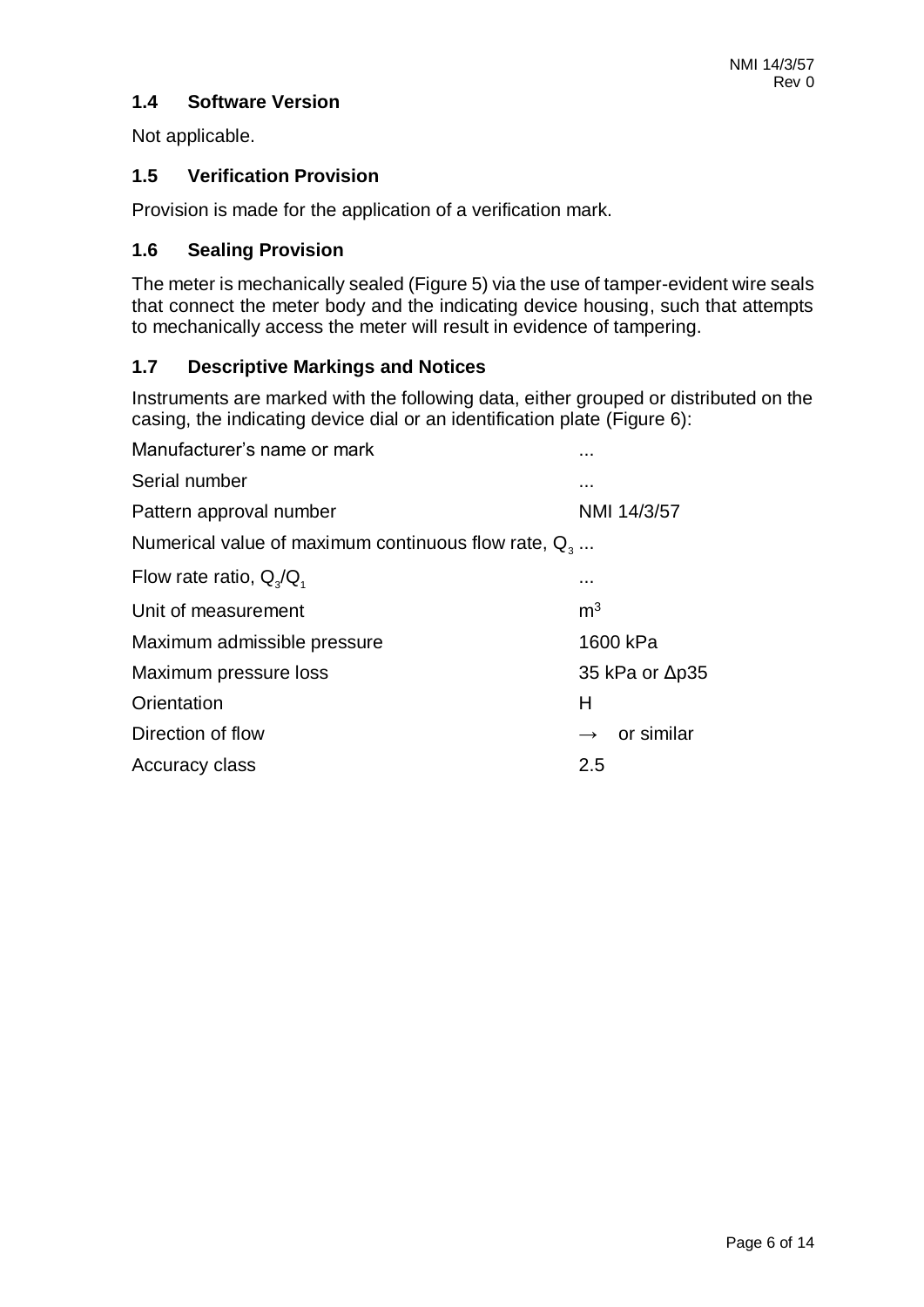# **2. Description of Variant 1 approved on 18/05/2022**

The Pattern and Variants are approved with a range of different sizes (Figure 7), flowrates and associated characteristics as specified in Table 2 to Table 4 below. The Pattern is shown in **Bold** for completeness.

| <b>Meter size</b>                                        | <b>DN50</b> | <b>DN65</b> | <b>DN80</b> |
|----------------------------------------------------------|-------------|-------------|-------------|
| Minimum flowrate<br>$Q_1$ (m <sup>3</sup> /h)            | 5.56        | 7.94        | 9.38        |
| Maximum continuous<br>flowrate $Q_3$ (m <sup>3</sup> /h) | 35.00       | 50.00       | 75.00       |
| Overload flowrate<br>$Q_4$ (m <sup>3</sup> /h)           | 43.75       | 62.50       | 93.75       |
| Ratio $Q_3/Q_1$                                          | 6.3         | 6.3         | 8           |
| Meter Length                                             | 200         | 200         | 225         |
| Pressure loss (kPa)                                      | 35          |             |             |
| <b>Verification scale</b><br>interval $(m^3)$            | 0.01        |             |             |
| Maximum indication<br>range $(m^3)$                      | 999,999     |             |             |

# **Table 2: Meter sizes, flowrates and related information**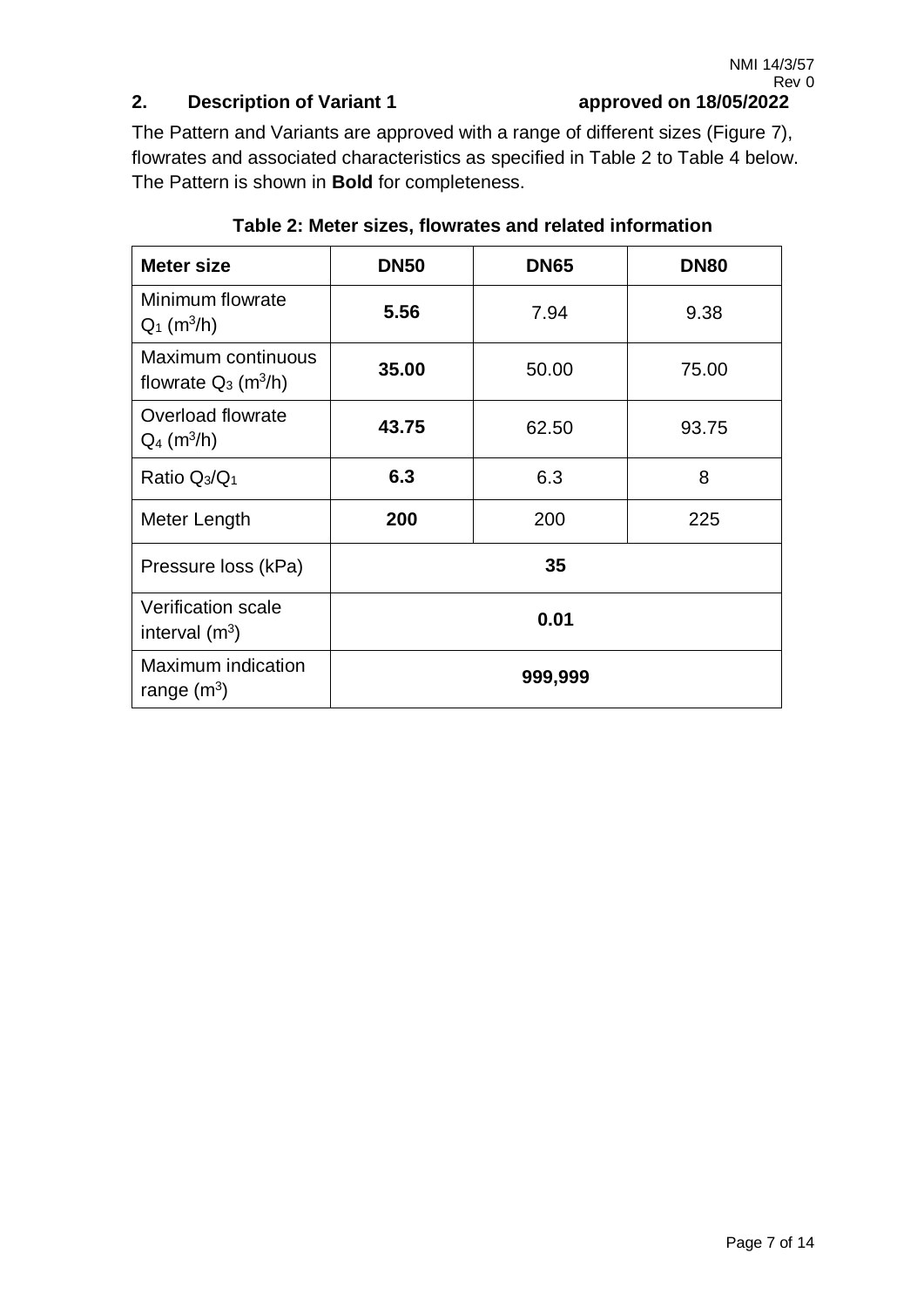| <b>Meter size</b>                                        | <b>DN100</b>         | <b>DN125</b> | <b>DN150</b> |  |
|----------------------------------------------------------|----------------------|--------------|--------------|--|
| Minimum flowrate<br>$Q_1$ (m <sup>3</sup> /h)            | 15.63                | 21.88        | 39.68        |  |
| Maximum continuous<br>flowrate $Q_3$ (m <sup>3</sup> /h) | 125.00               | 175.00       | 250.00       |  |
| Overload flowrate<br>$Q_4$ (m <sup>3</sup> /h)           | 156.25               | 218.75       | 312.50       |  |
| Ratio $Q_3/Q_1$                                          | 8                    | 8            | 6.3          |  |
| Meter Length                                             | 250                  | 250          | 300          |  |
| Pressure loss (kPa)                                      | 20                   |              |              |  |
| <b>Verification scale</b><br>interval $(m^3)$            | 0.01                 |              |              |  |
| Maximum indication<br>range $(m^3)$                      | 999,999<br>9,999,999 |              |              |  |

**Table 3: Meter sizes, flowrates and related information**

# **Table 4: Meter sizes, flowrates and related information**

| <b>Meter size</b>                                        | <b>DN200</b> | <b>DN250</b> | <b>DN300</b> |
|----------------------------------------------------------|--------------|--------------|--------------|
| Minimum flowrate<br>$Q_1$ (m <sup>3</sup> /h)            | 56.25        | 95.24        | 126.98       |
| Maximum continuous<br>flowrate $Q_3$ (m <sup>3</sup> /h) | 450.00       | 600.00       | 800.00       |
| Overload flowrate<br>$Q_4$ (m <sup>3</sup> /h)           | 562.50       | 750.00       | 1000.00      |
| Ratio $Q_3/Q_1$                                          | 8            | 6.3          | 6.3          |
| Meter Length                                             | 350          | 450          | 500          |
| Pressure loss (kPa)                                      | 20           |              |              |
| <b>Verification scale</b><br>interval $(m^3)$            | 0.1          | 1.0          | 1.0          |
| Maximum indication<br>range $(m^3)$                      |              | 9,999,999    |              |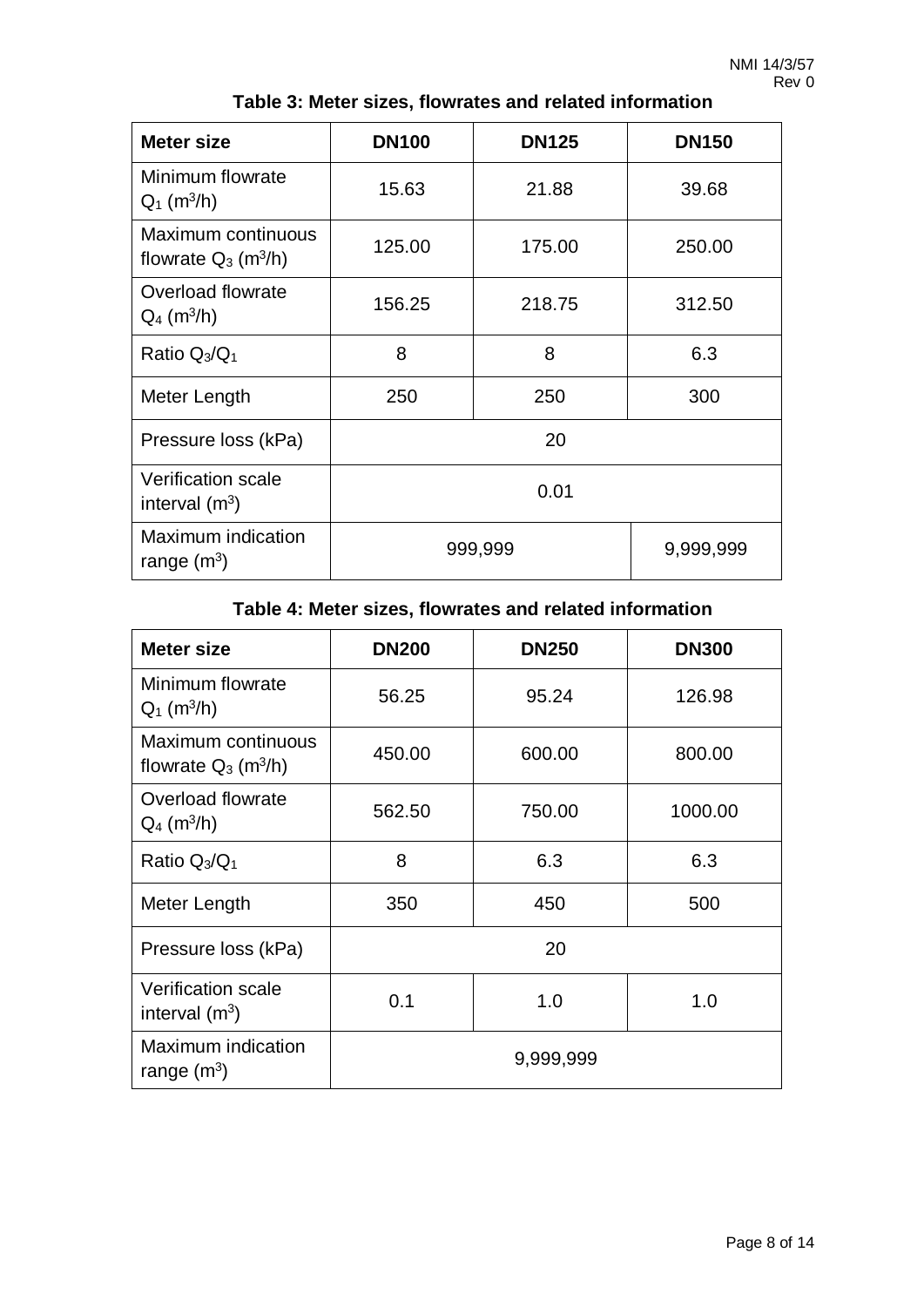#### TEST PROCEDURE No 14/3/57

This Approval and Certificate is issued only with respect to the design (the pattern and variants) of the water meter described herein. The calibration and measurement accuracy of individual water meters manufactured and marked in accordance with the approved pattern and variants should be verified in accordance with the test procedures specified below, or as required by relevant legislation.

Water meters tested for initial verification shall comply with the Certificate of Approval, Technical Schedule, and the maximum permissible errors for initial and subsequent verifications at the operating conditions in effect at the time of verification. Maximum permissible errors for the initial and subsequent verification of water meters are given in the *National Trade Measurement Regulations 2009* (Cth).

Water meters shall be verified in accordance with NITP 14 *National Instrument Test Procedures for Utility Meters*.

The following exceptions apply for accuracy class 2.5 meters:

- The maximum permissible errors shall be:  $\pm$ 2.5% within the flowrate range  $Q_1$  to  $Q_4$ .
- The flow rates specified for initial verification in NMI M 10-2 may replace the flow rates specified in NITP 14.
- NOTE: NMI reserves the right to vary this procedure. Any such variation shall be notified in writing by NMI.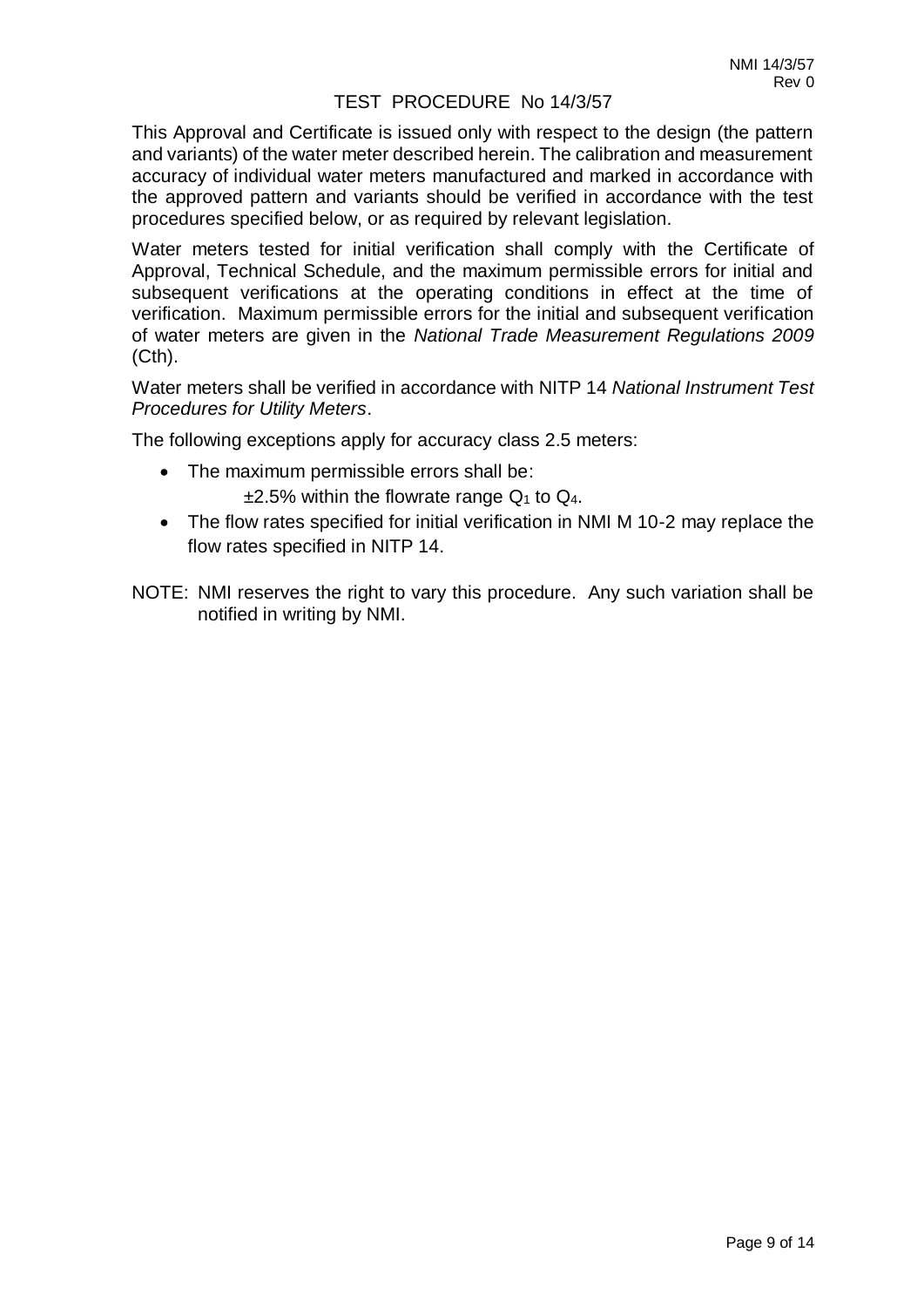

Bermad DN50 Turbo-IR-M model water meter – The Pattern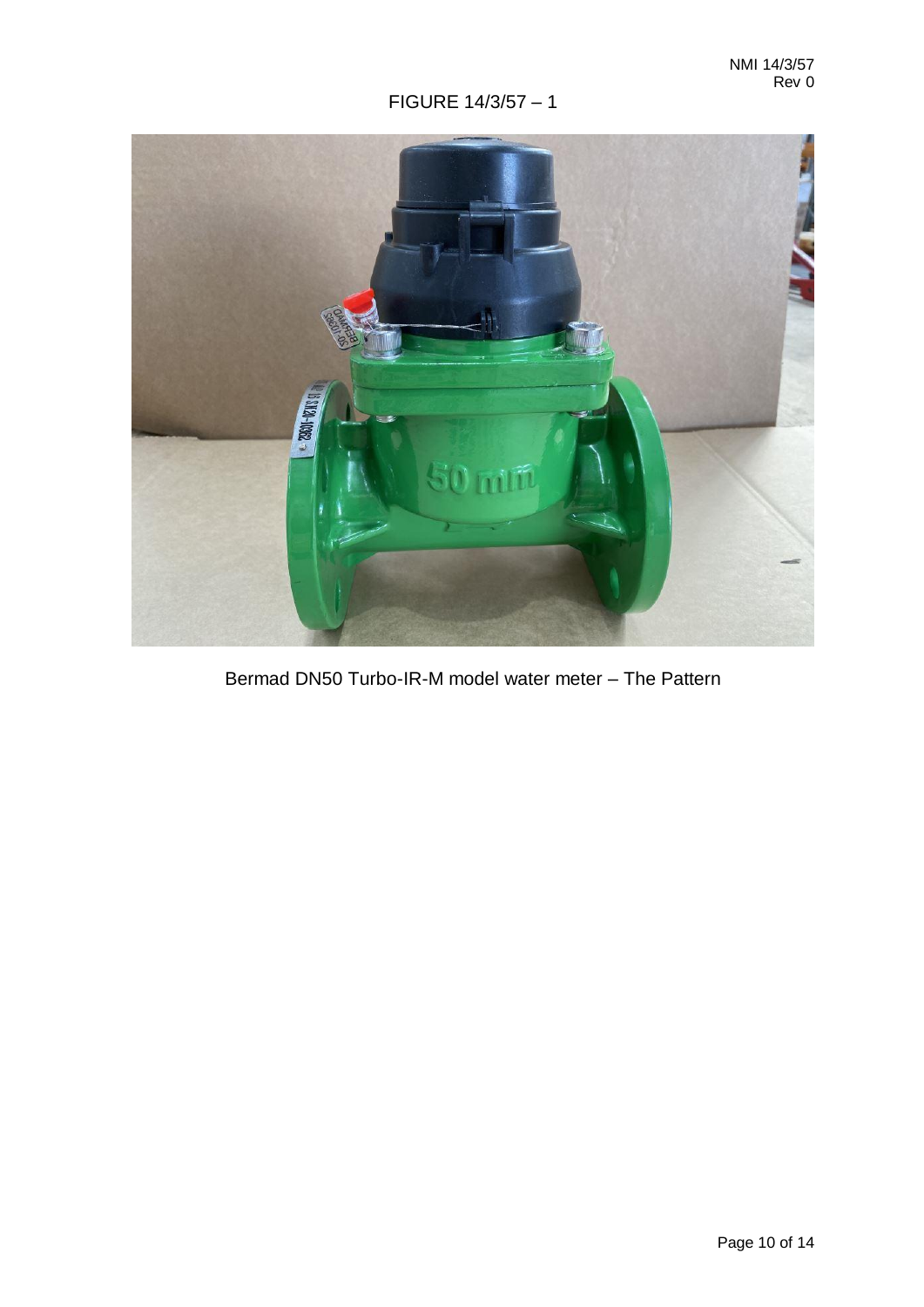

The indicating device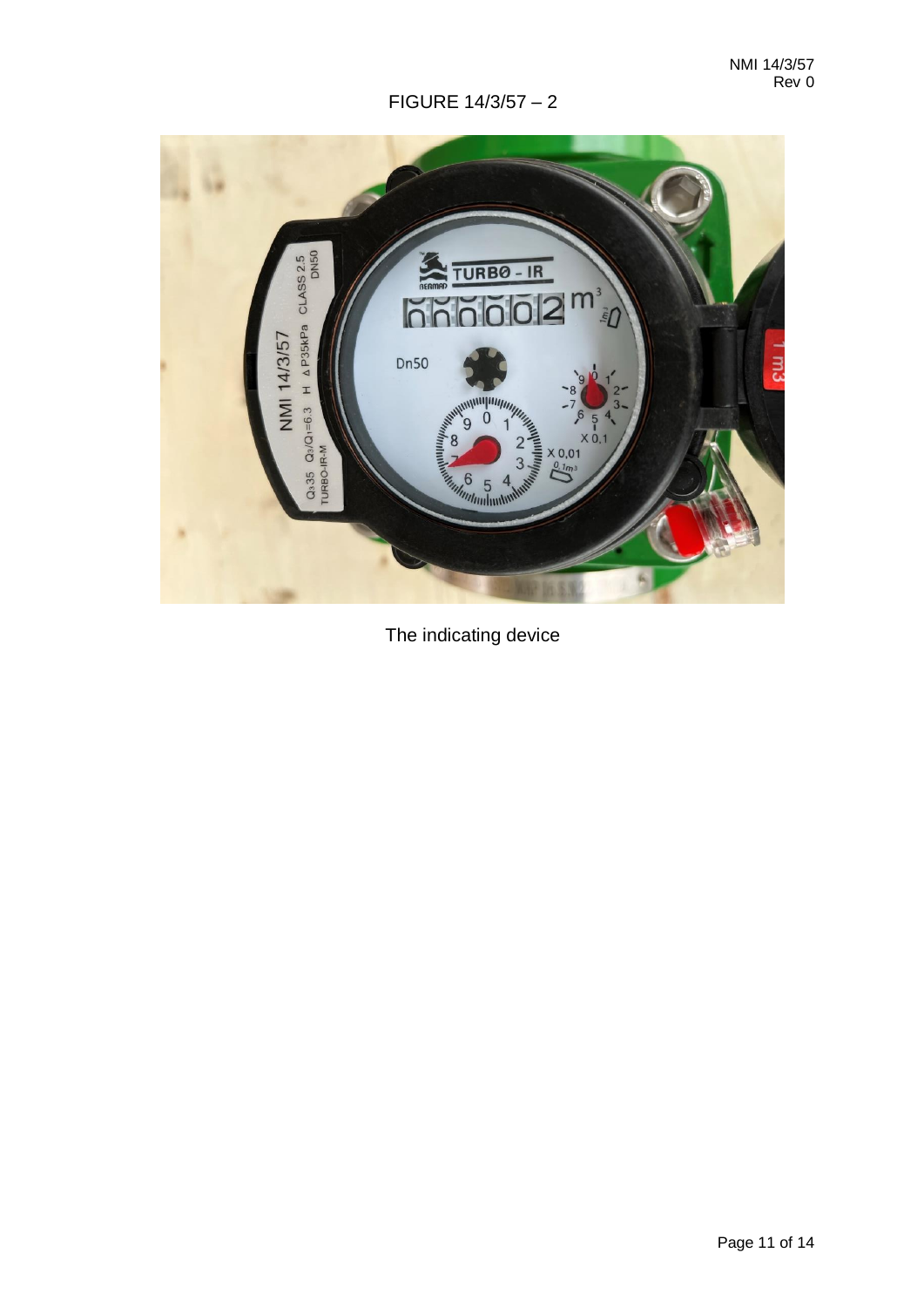

Sealing provisions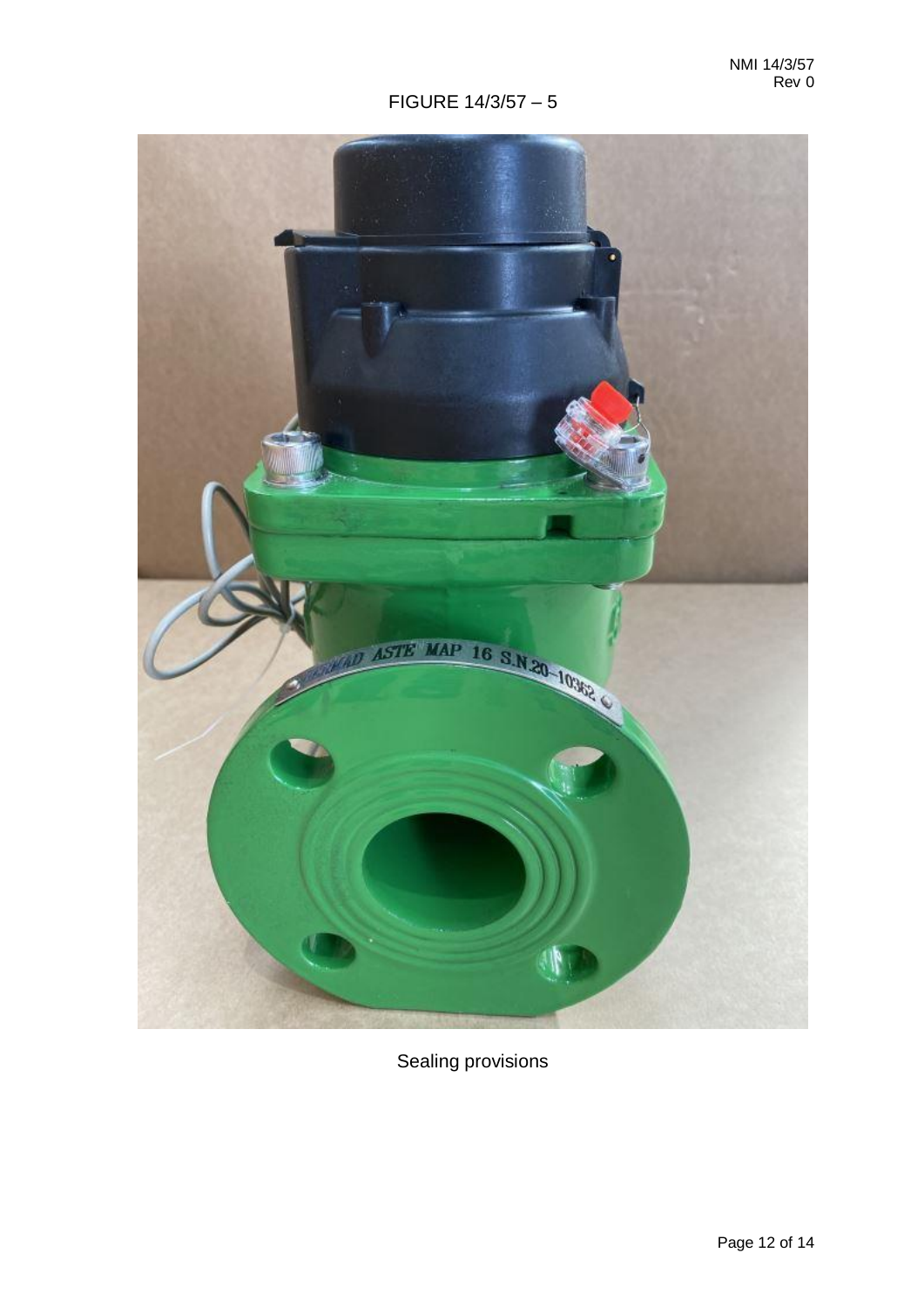

Example of required markings